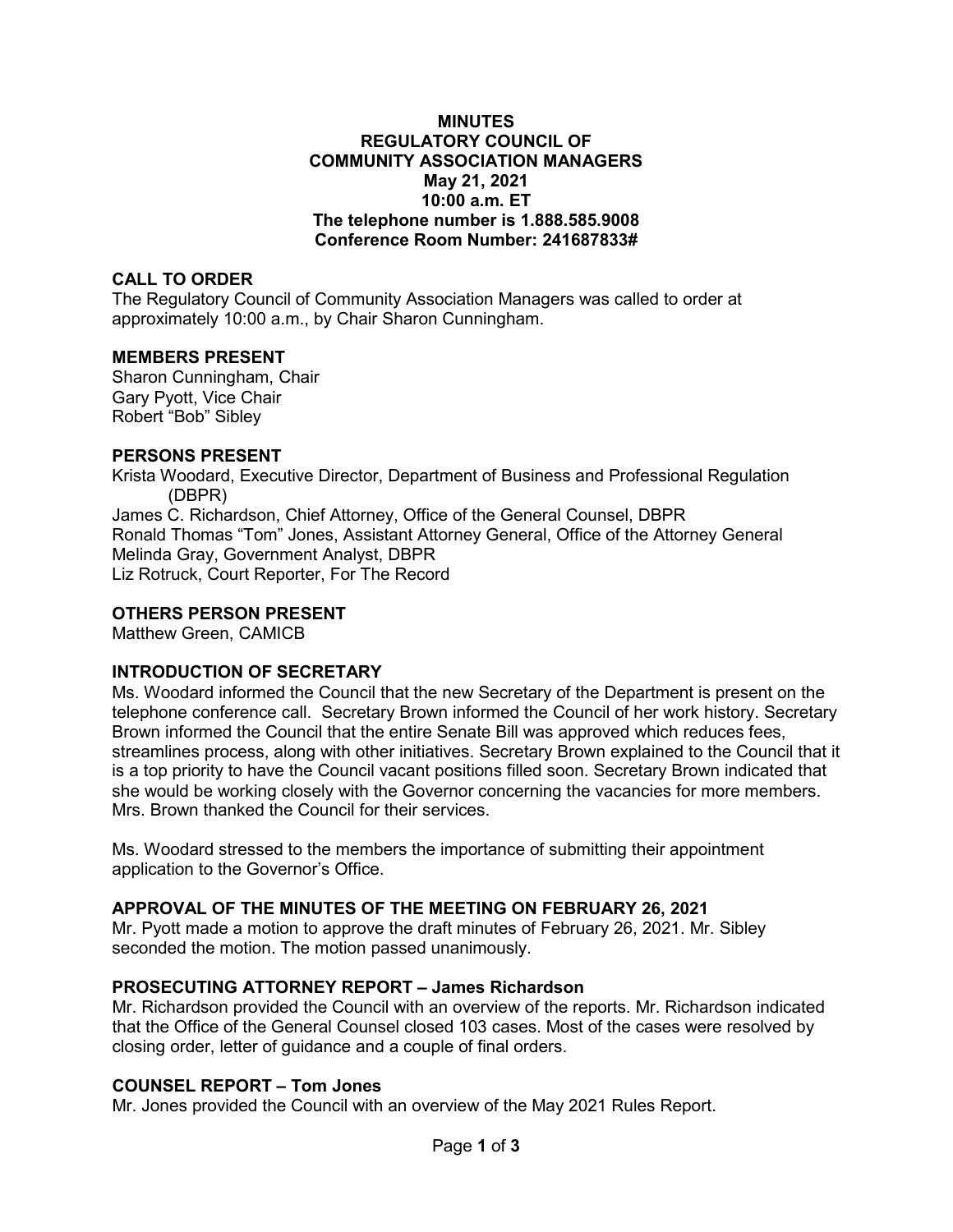Mr. Jones explained that Rule 61E14-2.001, Standards of Professional Conduct F.A.C., became effective October 4, 2020. This amendment to the rule relates to how the licensees are to advertise when offering community association services.

He also explained that Rule 61E14-1.001, Prelicensure Education Requirement, F.A.C., became effective March 14, 2021. This amendment relates to interactive and real-time courses.

In addition, Mr. Jones said Rule 61E14-3.002, Special Assessment, was repealed on March 24, 2021. This rule was outdated.

## **EXECUTIVE DIRECTOR REPORT – Krista Woodard Continuing Education Courses - Ratification List**

Mr. Pyott indicated that the Ratification List is more extensive than the last list. Ms. Woodard explained that because of the pandemic most individuals are taking interactive courses opposed to in-person courses. Mr. Pyott observed that the list contained more new approved providers to conduct continuing education courses in a creative way. Mr. Jones concurred with Mr. Pyott's comments.

Mr. Pyott asked if there was any data that could determine the difference of how the prelicensure courses and the licensure courses are conducted before and after the pandemic and whether they have increased online. Ms. Woodard explained that Continuing Education Providers are not required to submit that type of data to the Department. Ms. Woodard said she would ask our data steward to pull data between how many applications were received this year from the previous years.

Mr. Sibley inquired about how the continuing educations are approved. Mr. Pyott explained that the providers are required to renew their license. Ms. Woodard explained that the courses can be considered for renewal every 24 months. Mr. Sibley asked Mr. Pyott when a course would be considered no longer beneficial to the individuals taking the courses. Mr. Pyott's provided Mr. Sibley with the following examples. (1) When the Legislative Updates are changed on a yearly basis, and (2) If the provider determines individuals are no longer taking the continuing education courses.

The Ratification List of continuing education courses from February 8, 2021 to May 10, 2021 was provided to the Council for their review and approval. Mr. Pyott moved to approve the Ratification List as submitted. Mr. Sibley seconded the motion. The motion passed unanimously.

## **Financial Report – March 31, 2021**

Ms. Woodard reported that the balance in the Board's operating account was \$746,656. The unlicensed activity account balance was \$279,070.

Ms. Woodard met with the Finance and Accounting office for them to provide her with an overview of investment earnings. She explained to the Council the positive and negative investment earnings located in the financial report.

## **Future Meeting Dates**

August 6, 2021 – Conference Call November 5, 2021 – Via Go To Meeting February 25, 2022 – Conference Call May 27, 2022 – Conference Call